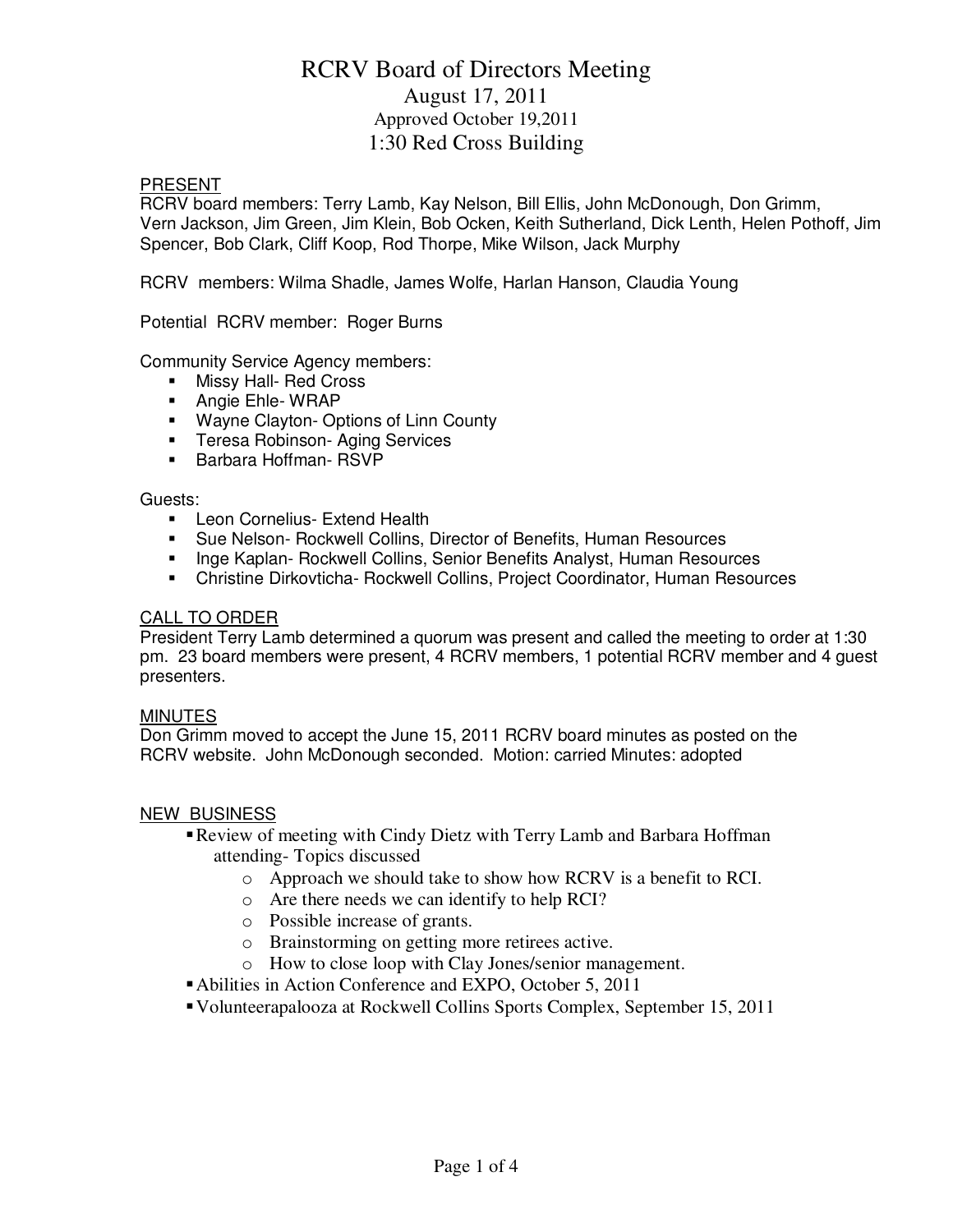# RCRV Board of Directors Meeting August 17, 2011 Approved October 19,2011

# PARTNER AGENCY REPORTS-

# **1 . Wayne Clayton**- **Options of Linn County**

- New building report- We will begin our move to the new building the week of Labor Day and be open for business at the new location on September 12. Once we get settled, we would like to host a RCRV board and project meeting.
- Our maintenance man recreated a platform switch based on a RCRV design.

# **2. Angie Ehle- WRAP**

- There are 10 ramps in queue with four having designers.
- Since the beginning of WRAP, there have been 100 operations which includes both builds and take downs.

### **3. Missy Hall- Red Cross**

• Red Cross is involved in the "Day of Service" for veterans and present military.

### **4. Teresa Robinson- Aging Services**

• Aging Services is increasing the number of volunteers and hence the number of volunteer hours.

### **5. Barbara Hoffman- RSVP**

- RSVP welcomed 4 new volunteers
- Total of new members
- Stats
	- o 386/507 or 76% volunteers reporting
	- o 37,200 hours- 81% increase
	- o Total new volunteers- 25
	- RSVP application has been updated
	- RSVP volunteer handbook also updated
	- RSVP Annual Volunteer Celebration will be held September 20 at the IBEW405 Hall. Invitations will be sent to all RCRV/RSVP members.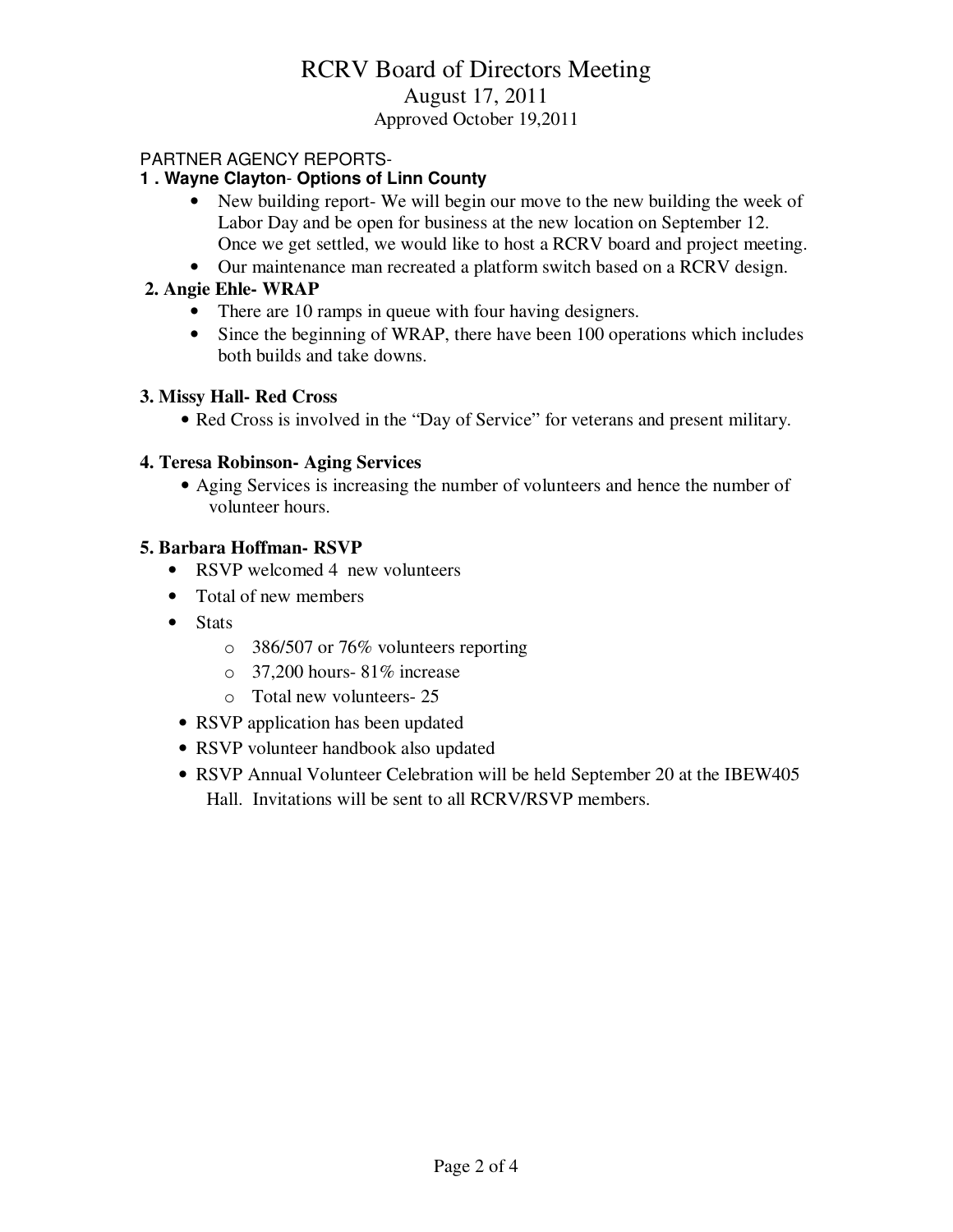# RCRV Board of Directors Meeting August 17, 2011 Approved October 19,2011

# RCRV COMMITTEE CHAIR REPORTS

### **Community Projects- John McDonough**

- We awarded \$10K to 6 winning nonprofit agencies.
- We now have 3 more RCRV SHIIP Counselors, namely Jim Vacherlon, Bob Ocken and Audrey Bradford. They have completed their course work and the required shadowing. They will volunteer at St Luke's Hospital.
- The 2010 Governor Award Ceremonies were held this past period at Linn-Mar High School. Several RCRV members volunteered as ushers and parking attendants.
- We continue to design and build ramps for the WRAP program. There is a backlog of 9 ramps at this time. Ramp Design 101 will be held tomorrow at 8 AM in our office. Joe Wells will be the instructor.
- The annual RCRV / REACT appreciation event will be held this Friday at the Lowe Center, located north of Linn-Mar schools on 10th ST. The event starts at 5 PM.
- Several of our volunteers rode their bicycles across Iowa at RAGBRAI this past period.
- We continue to support many non-profit agencies in the area. If you can dream it, we can do it.

### **Data Base Committee Report- Jim Klein**

- I received the new retiree list for Rockwell Collins for the months of April and May 2011.
- The mailing label list for the July issue of the "Volunteer" was made and sent to Rockwell Collins.
- The new retiree list was sent to RSVP so a welcome letter can be sent to these people.
- Mailing list of Iowa members of RCRV was made and sent to United Way of Eastern Iowa (UWEI) for their current fund raising campaign. RCRV and UWEI have an agreement that allows RCRV to send them this data.
- Database was updated for:
	- Obituaries from Wilma Shadle
	- Miscellaneous updates from phone and email messages
	- New retirees list

# **Recruiting/Retention - Barbara Hoffman**

- RCRV welcomed 1 new member
	- o Michael Pearson
- Total stats
	- o 176/225 or 78%volunteers reporting ( last month 56%)
	- $\degree$  20,210 hours value ( \$21.36) \$431,685 almost doubled hours in 2 months  $(96\%)$
	- o Total new members for 2011 17 members
- RCRV application has been updated and soon will be able to be filled out online.